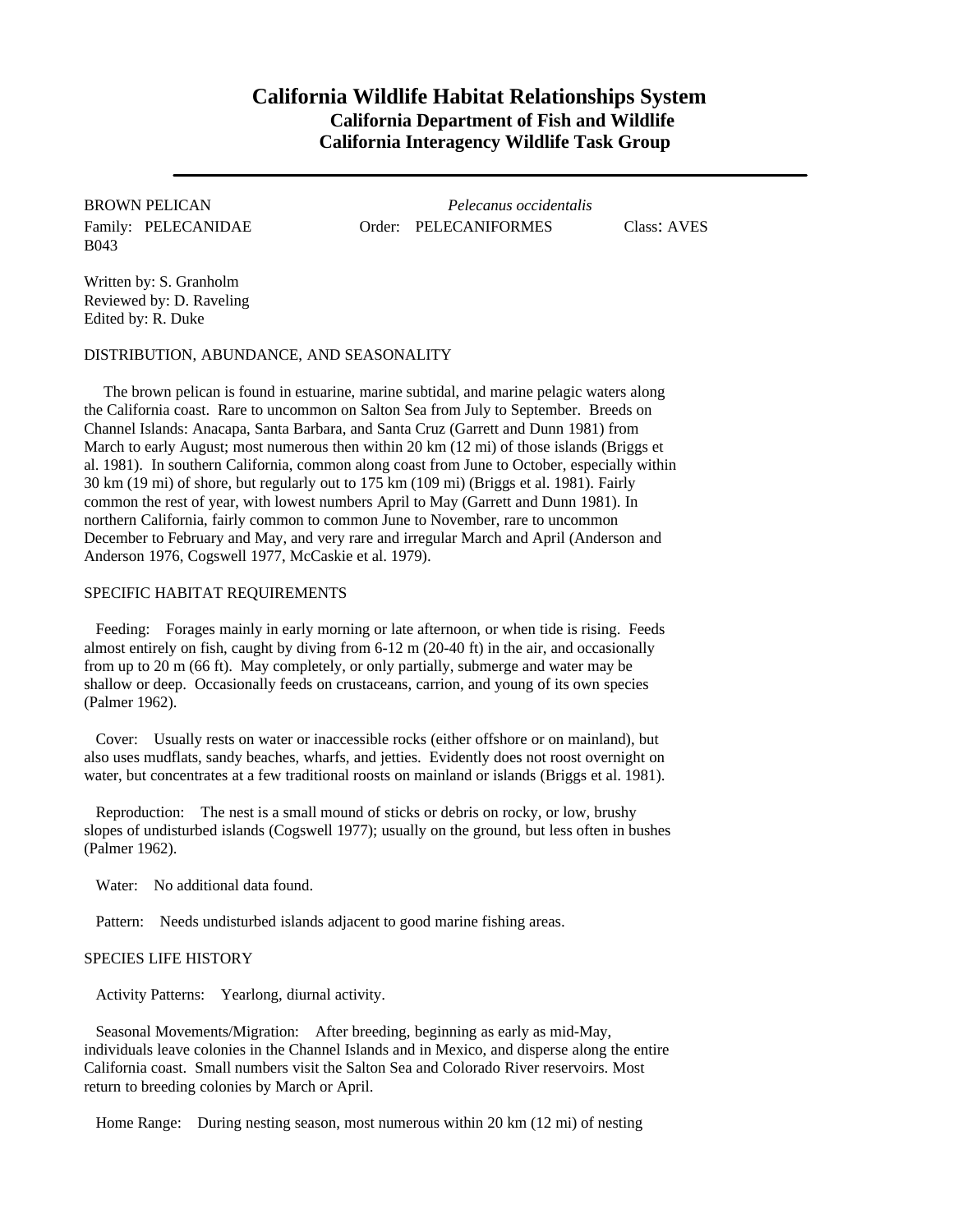islands (Briggs et al. 1981).

Territory: Nests are spaced a minimum distance "equivalent to 2 birds' necks plus bills" (Palmer 1962).

Reproduction: Present at nesting islands March to early August, and lays eggs March to April, but perhaps as late as June (Palmer 1962). Clutch size usually 3 eggs, sometimes 2; single-brooded. Incubation lasts about 4 wk. Young are altricial and tended by both parents; first fly at 9 wk, and are independent sometime later. Young breed first at about 2-3 yr.

Niche: Gulls, especially the Heermann's, frequently steal fish from pouches of brown pelicans immediately after a dive. Contamination of food supply by DDT and other chlorinated hydrocarbons reduced nesting productivity in California nearly to zero in 1969-71, from eggshell thinning and altered parental behavior. Since then, contamination has been reduced and productivity has increased, but it is too low for population stability (Anderson 1977). The California population is augmented by individuals moving north from Mexico each year. Gulls and vultures are typical nest predators, and eggs and nestlings sometimes are lost in storms (Palmer 1962).

#### REFERENCES

- Anderson, D. W. 1977. The status of brown pelicans at Anacapa Island in 1975. Calif. Fish and Game 63:4-10.
- Anderson, D. W., and I. T. Anderson. 1976. Distribution and status of brown pelicans in the California Current. Am. Birds 30:3-12.
- Anderson, D. W., and F. Gress. 1983. Status of a northern population of California brown pelicans. Condor 85:79-88.
- Anderson, D. W., J. R. Jehl, Jr., R. W. Risebrough, L. A. Woods, Jr., L. R. Deweese, and W. G. Edgecomb. 1975. Brown pelicans: improved reproduction off the southern California Coast. Science 190:806-808.
- Briggs, K. T., D. B. Lewis, W. B. Tyler, and G. L. Hunt, Jr. 1981. Brown pelicans in southern California: habitat use and environmental fluctuations. Condor 83:1-15.
- Cogswell, H. L. 1977. Water birds of California. Univ. California Press, Berkeley. 399pp.
- Garrett, K., and J. Dunn. 1981. Birds of southern California. Los Angeles Audubon Soc. 408pp.
- Jehl, J. R., Jr. 1973. Studies of a declining population of brown pelicans in northwestern Baja California. Condor 75:69-79.
- McCaskie, G., P. De Benedictis, R. Erickson, and J. Morlan. 1979. Birds of northern California, an annotated field list. 2nd ed. Golden Gate Audubon Soc., Berkeley. 84pp.
- Palmer, R. S., ed. 1962. Handbook of North American birds. Vol. 1. Yale University Press, New Haven, CT. 567pp. W. Collins Sons and Co., Cleveland OH. 416pp.
- Knopf, F. L. 1979. Spatial and temporal aspects of colonial nesting of white pelicans. Condor 81:353-363.
- Lingle, G. R., and N. F. Sloan. 1980. Food habits of white pelicans during 1976 and 1977 at Chase Lake National Wildlife Refuge, North Dakota. Wilson Bull. 92:123-125.
- Low, J. B., L. Kay, and D. I. Rasmussen. 1950. Recent observations on the white pelican on Gunnison Island, Great Salt Lake, Utah. Auk 67:345-356.
- Marshall, D. B., and L. W. Giles. 1953. Recent observations of birds of Anaho Island, Pyramid Lake, Nevada. Condor 55:105-116.
- McCaskie, G., P. De Benedictis, R. Erickson, and J. Morlan. 1979. Birds of northern California, an annotated field list. 2nd ed. Golden Gate Audubon Soc., Berkeley. 84pp.
- Palmer, R. S., ed. 1962. Handbook of North American birds. Vol. 1. Yale University Press, New Haven CT. 567pp.
- Remsen, J. V., Jr. 1978. Bird species of special concern in California. Calif. Dept. of Fish and Game, Sacramento. Wildl. Manage. Admin. Rep. No. 78-1. 54pp.
- Schaller, G. B. 1964. Breeding behavior of the white pelican at Yellowstone Lake, Wyoming. Condor 66:3-23.
- Sloan, N. F. 1982. Status of breeding colonies of white pelicans in the United States through